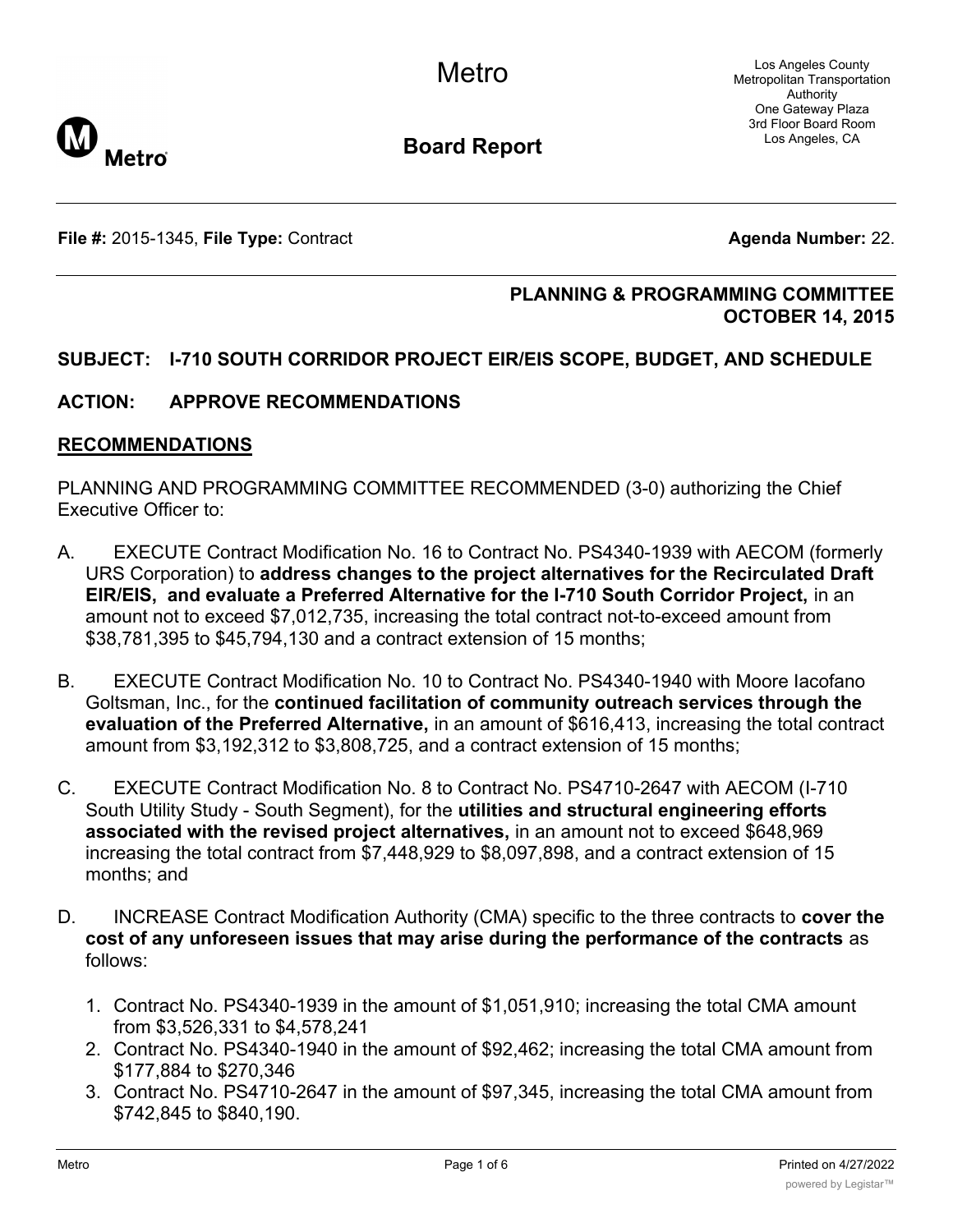# **ISSUE**

At the January 2013 Board meeting, staff provided a status update and recommended the recirculation of the Draft EIR/EIS to update the traffic assumptions/forecasts and address proposed changes in the design of the alternatives required to minimize impacts. At that time, the Board approved modifications to increase funding for the I-710 Corridor Project EIR/EIS (Project) engineering and outreach contracts. The additional funds were required to continue the Project's environmental document through the final EIR/EIS and Record of Decision (ROD). However, once the traffic forecast update work got underway, it became apparent that the project alternatives needed to be re-evaluated to address public input and important changes in the base growth, goods movement and project assumptions. Most of the approved budget under the last contract modifications was therefore used to complete the revision to the alternatives.

The additional funds being requested are required to re-circulate the Draft EIR/EIS with a set of revised alternatives and to evaluate a Preferred Alternative. Metro staff developed five separate scopes of work (one for engineering/environmental, three for supporting the engineering efforts and another for outreach) and independent cost estimates to address all of the needs listed above. This request is for three of the five contracts; the other two contract modifications were approved at the September Board meeting. The contract modification scopes do not cover the entire cost to complete the Final EIR/EIS and Project Report, nor does it cover the extensive community participation effort associated with completing the Final EIR/EIS. The requested amount covers efforts to carry studies through the selection of a Preferred Alternative. Once a Preferred Alternative is recommended by the I-710 advisory committees, staff will return to the Board with a recommendation on the Preferred Alternative and a funding request for the completion of the Final EIR/EIS and ROD.

## **DISCUSSION**

## **Background**

The I-710 Corridor Project (I-710 South) study encompasses an 18-mile long corridor that extends from Ocean Blvd in Long Beach to State Route 60. I-710 is a vital transportation artery, linking the Ports of Los Angles and Long Beach to Southern California and beyond. As a result of population growth, cargo container growth, increasing traffic volumes, and aging infrastructure, the I-710 Freeway experiences serious congestion and safety issues. Among the major concerns in the corridor are the higher than average truck accident rates, the projected growth in the study area, which include the Ports, and effects on mobility and the quality life in the surrounding communities. The I-710 South Project alternatives seek to improve safety, air quality/public health, mobility, and accommodation for projected growth.

The Project was initiated in January 2008 by Metro and six funding partners: Caltrans, Gateway Cities Council of Governments (GCCOG), Port of Los Angeles, Port of Long Beach, Southern California Association of Governments (SCAG), and the I-5 Joint Powers Authority. Caltrans is the CEQA/NEPA lead agency for the project and Metro is the agency responsible for managing the consultant contracts.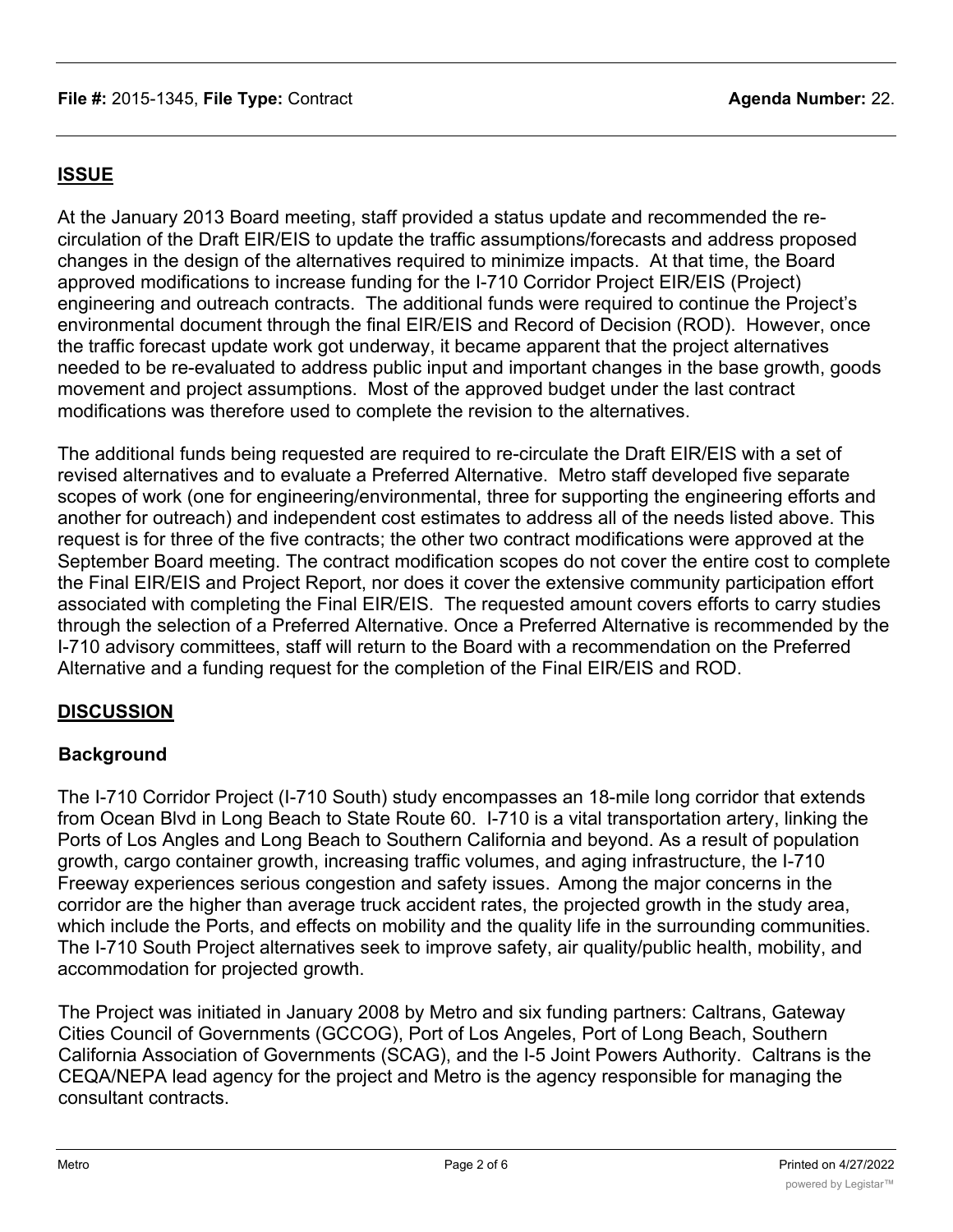The Project has advanced through a very robust community participation process. Decisions regarding analytical assumptions, project alternatives, and the scope of the environmental analysis have been made in consultation with community stakeholders through the I-710 Community Participation Framework; this framework comprises a number of advisory committees formed at the Project's inception, including: Local Advisory Committees (LAC), a Corridor Advisory Committee (CAC), a Technical Advisory Committee (TAC) and a Project Committee, which includes elected officials for each of the corridor cities as well as representatives from each of the Funding Partner agencies.

A Draft EIR/EIS was circulated on June 28, 2012. The Draft EIR/EIS evaluated four build alternatives, three of which included a grade-separated freight corridor. Close to 3,000 comments were received as part of the circulation.

## **Status of Draft EIR/EIS Recirculation**

During the first half of 2013, the Project Team updated the traffic forecast for the project based on the most recent regional model. Important changes in the base growth, goods movement, and project assumptions were factored in. These changes resulted in a revised No Build traffic forecast that, as compared to the previous forecast, indicated less growth in vehicular traffic and more dispersed origins and destinations for truck trips in the region. This led the Project Team to re-asses the effectiveness of the Alternatives previously evaluated in the Draft EIR/EIS. It was determined these Build Alternatives needed to be revised to better address the forecasted traffic conditions. The Project Team proceeded to evaluate various revisions to the Build alternatives.

In early 2014, the Project Team began working with the various I-710 advisory committees to present the work accomplished so far (traffic forecasting and alternatives development) and to further refine the preliminary build alternatives and geometric concepts. By the middle of 2014, the following two Build Alternatives were presented to the 710 Committees for inclusion in the RDEIR/SDEIS:

Alternative 5C - widen to 5 mixed flow lanes in each direction plus improvements at I-710/I-405 (including truck by-pass lanes), I-710/SR-91, I-710/I-5 and every local interchange between Ocean Blvd. and SR-60.

Alternative 7 - two dedicated lanes (in each direction) for clean technology trucks from Ocean Blvd. in Long Beach to the intermodal railroad yards in Commerce/Vernon, plus improvements at I-710/I-405, I-710/SR-91, I-710/I-5 and every local interchange between Ocean Blvd. and SR-60.

Both alternatives include: maximum goods movement by rail, TSM/TDM/ITS improvements, transit improvements, arterial improvements, active transportation improvements, consideration of publicprivate partnership (P3) for financing, delivery, and operation, and lastly, support for Zero or Near Zero Emission Truck commercialization and incentive programs.

The preliminary cost estimates are \$8 billion for Alternative 7 and \$4 billion for Alternative 5C.

Since the middle of 2014, the Project Team has been completing the preliminary engineering work on these two Build Alternatives. The environmental technical studies will be completed in March 2016, in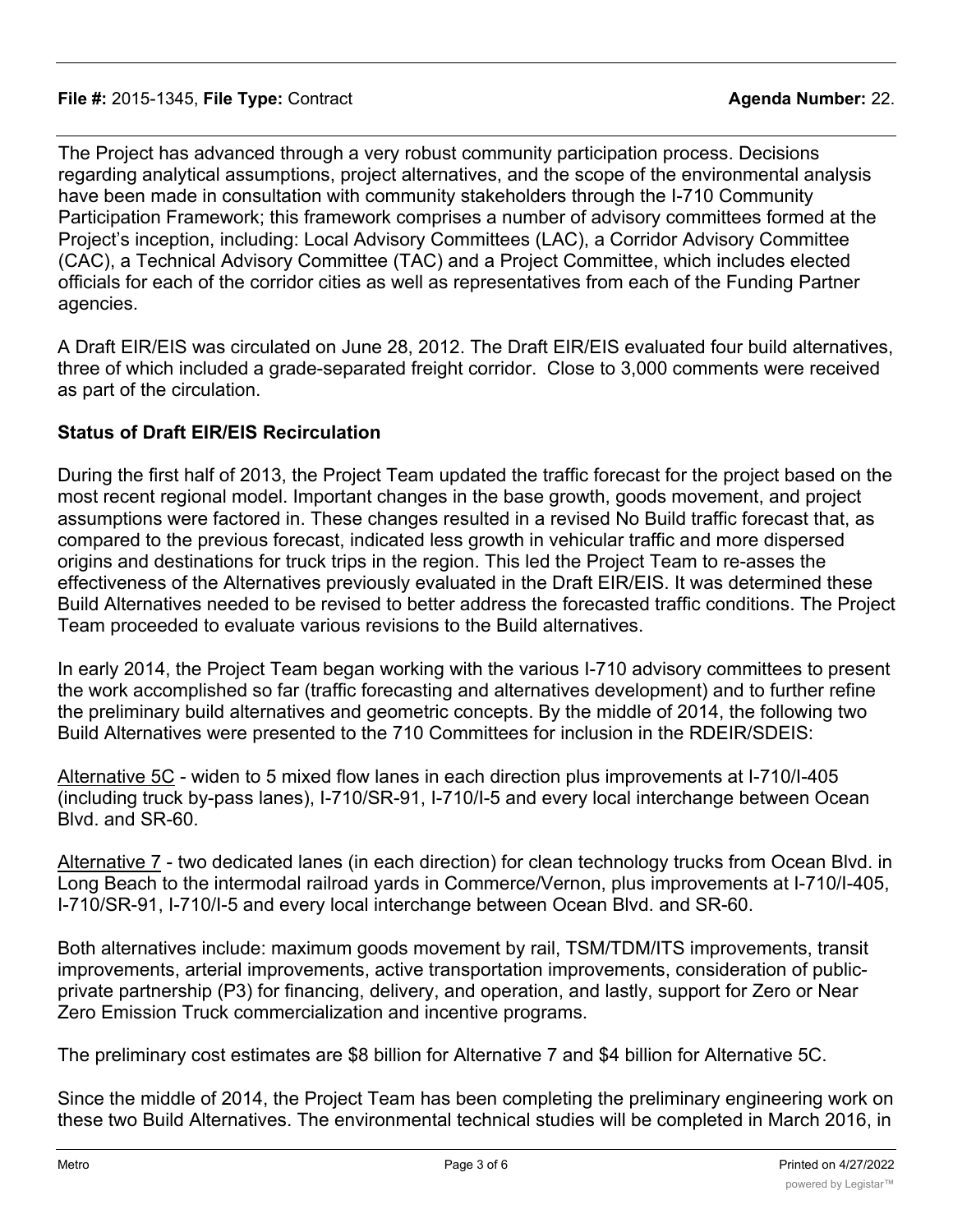an effort to release the recirculated Draft EIR/EIS in late 2016.

# **Project Expenditures**

Initial funding for the environmental phase of the Project was provided by Metro and the I-710 Funding Partners (Metro, GCCOG, SCAG, Caltrans, I-5 Joint Powers Authority, Port of Long Beach, and Port of Los Angeles), with Metro taking the lead and becoming the contracting agency for the EIR/EIS. Due to extensive changes in the design of the Project throughout the environmental process, the original budget was depleted in 2012, and since then, the Board has approved additional Measure R I-710 South/Early Action Project funding to continue the EIR/EIS document. The engineering contract started off with a budget of \$23 million and has increased to \$38.8 million, while the outreach contract increased from \$2.5 million to \$3.5 million. Additionally, three separate engineering contracts (utility studies) were initiated in 2011 to supplement the utilities and structural engineering components of the Project. These studies were required to address the significant amount of potential utility impacts and to complete the structural Advance Planning Studies required by Caltrans but not included in the original scope. Three separate contracts were procured to ensure that focused and relevant technical expertise could be applied to the different engineering challenges present at the three major segments of the Project: south, central and north. These contracts amount to another \$19.4 million. The Board has also authorized \$1.5 million in third party support costs. Altogether, \$66.8 million has been authorized so far in expenditures on the Project, out of which, approximately \$55.9 million has been spent to date on the environmental phase of the Project.

Participation and support from third parties such as Caltrans, US Army Corp of Engineers, GCCOG, Gateway Cities, and SCE have been necessary for the development of the Project. Staff anticipates the continued need for this support and is recommending increasing funding to cover the remainder of the environmental phase. Caltrans funding is estimated to total \$2,500,000; GCCOG funding is estimated to increase by approximately \$300,000; SCE funding is estimated to increase by \$400,000; funding for US Army Corp of Engineers is to be determined, and Gateway Cities funding for the review of the environmental document is estimated to increase by approximately \$522,000. Final funding amounts will be negotiated with each party.

# **Project Schedule**

The Recirculation of the Draft EIR/EIS is anticipated late 2016. A decision on a Preferred Alternative will be made post the recirculation of the Draft EIR/EIS.

# **DETERMINATION OF SAFETY IMPACT**

The I-710 South Corridor project scope, schedule, and budget revisions will have no impact to the safety of Metro's patrons or employees.

# **FINANCIAL IMPACT**

Funding for these contract modifications is currently included in the \$14,009,495 FY16 budget in Cost Center 4730 (Highway Program B), Project 460316, (I-710 South Early Action Projects), Account 50316 (Services Professional/Technical), as well as \$19,048,000 in Cost Center 0442 (Highway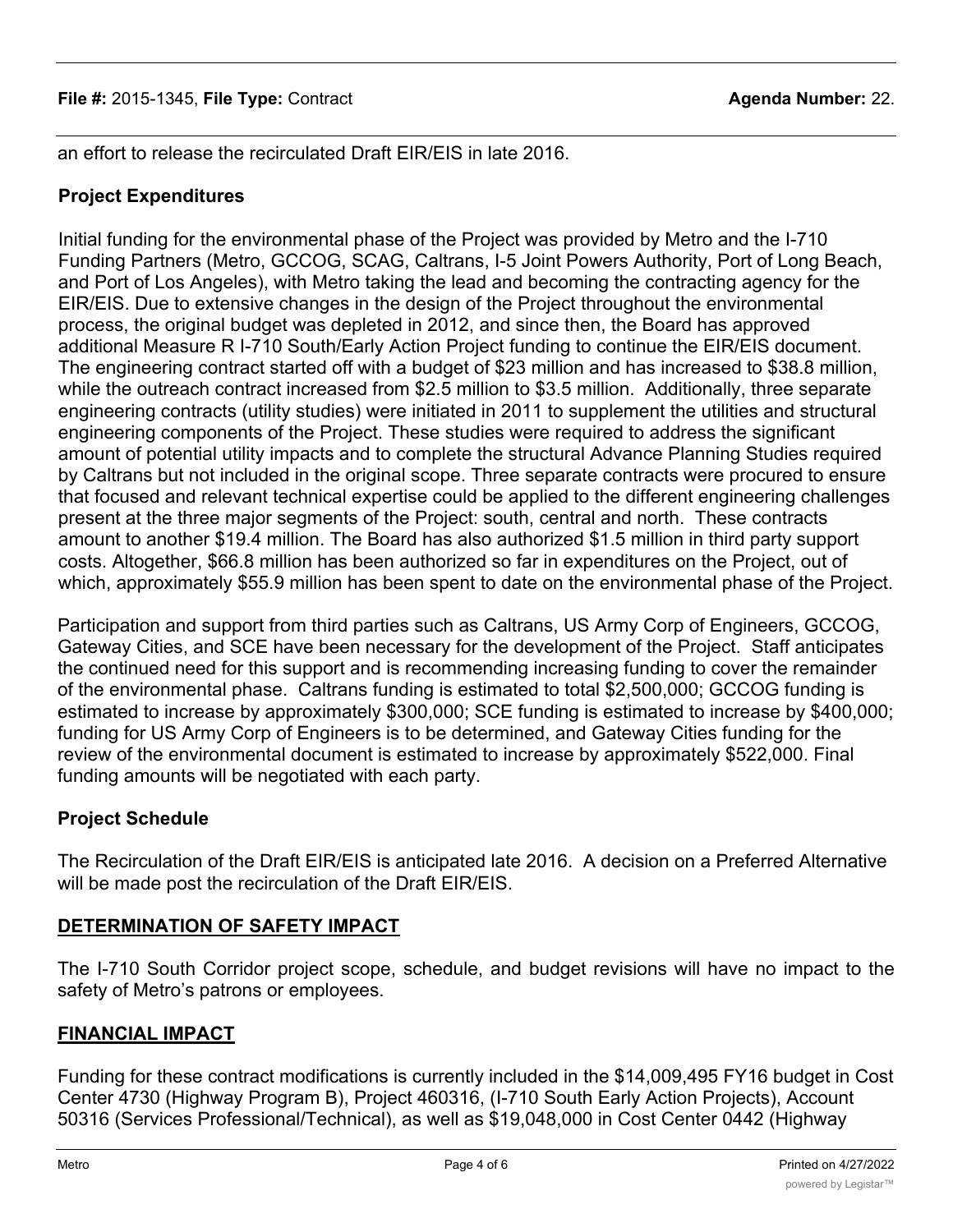Subsidies), Account 54001 (Subsidies to others), Project 460316 (I-710 South and/or Early Action Projects). Since this is a multi-year project, the cost center manager and the Managing Executive Officer of the Highway Program will continue to be responsible for budgeting in future years.

#### Impact to Budget

The additional source of funds for this project will be from Measure R Highway Capital (20%) Funds from the I-710 South and/or Early Action Projects. These funds are not eligible for bus and rail operating and capital expenditures.

### **ALTERNATIVES CONSIDERED**

The Board may elect not to approve the contract modifications. This option is not recommended. Completing the environmental document for the project is a necessary step in developing the improvements described in Measure R for the corridor. The Board has recognized that the strength of this project has evolved around the development of community consensus throughout the corridor. Board approval would allow the project to move forward with continued community engagement and support which has been the trademark of this study.

### **NEXT STEPS**

Upon approval by the Board, staff will execute the three contract modifications.

### **ATTACHMENTS**

- Attachment A1 Procurement Summaryfor PS4340-1939
- Attachment B1 Contract Modification/Change Order Log for PS4340-1939
- Attachment C1 DEOD Summary for PS4340-1939
- Attachment A2 Procurement Summary for PS4340-1940
- Attachment B2 Contract Modification/Change Order Log for PS4340-1940
- Attachment C2 DEOD Summary for PS4340-1940
- Attachment A3 Procurement Summary for PS4710-2647
- Attachment B3 Contract Modification/Change Order Log for PS4710-2647
- Attachment C3 DEOD Summary for PS4710-2647
- Prepared by: Lucy Olmos, Transportation Planning Manager, (213) 922-7099
- Ernesto Chaves, Transportation Planning Manager, (213) 922-7343
- Reviewed by: Ivan Page, Interim Executive Director, Vendor/Contract Management, (213) 922- 6383

Bryan Pennington, Deputy Executive Director, Program Management, (213) 922- 7449

Richard Clarke, Executive Director, Program Management , (213) 922-7557